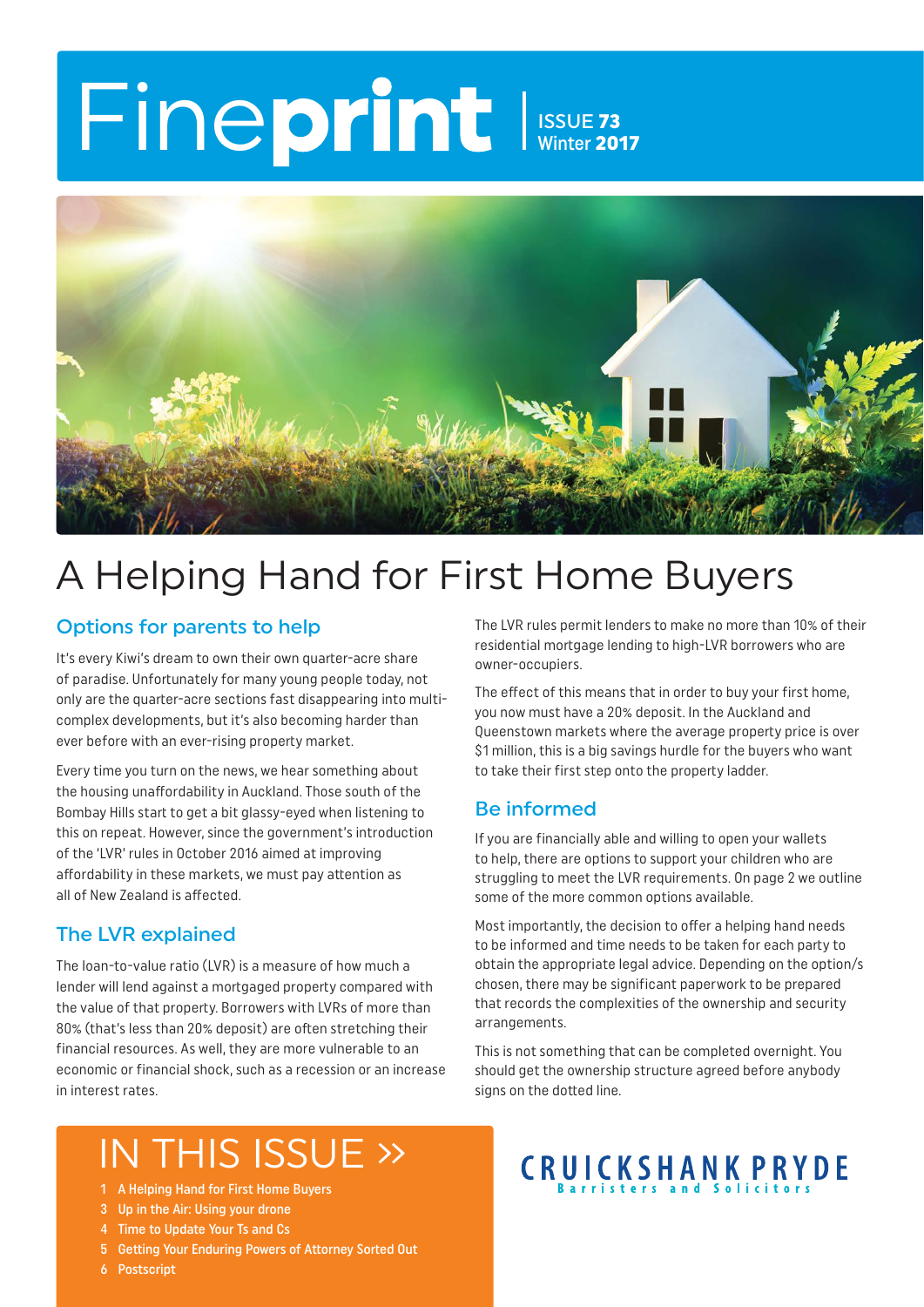#### Option 1 Gifting some funds

In this option, your child acquires the property in their own name and a gift of equity of the shortfall of the 20% deposit is made from you to that child. Lenders typically want confirmation that the 20% deposit is the purchaser's equity and therefore any financial assistance is generally required to be gifted. The gift would need to be documented by way of a deed of gift.

If a gift is made, there's no ability for parents to later on demand partial or full repayment. This is an important consideration from both a relationship property perspective for your child and also for your own future financial needs.

You must be careful that your generosity towards your child does not get in the way of your own retirement planning.

If you want to protect the gift made for relationship property purposes (if your child is in a relationship), your child should enter into a contracting out agreement to record the gifted amount as their separate property.

### Option 2 Loan from parents

If you can persuade the lender to agree to a loan to your child rather than a gift, then the shortfall of the deposit amount can be lent to your child. The terms of the loan would need to be recorded, generally, in a deed of acknowledgement of debt. This would include naming your child as borrower, interest to be payable (if any), dates for repayment, the ability for the loan to be transferred to a second or subsequent property and, most importantly, the ability to register a mortgage as security for the loan.

### Option 3 Guarantee from parents

Under this option your child would purchase the property outright and any shortfall in the 20% deposit can be guaranteed by you as parents. The guarantee should be limited to the amount of the shortfall. The lender would also generally require that the guarantee is supported by a mortgage over your own property. If you choose this option, it's important that all parties talk to the lender early on. As well, there would be a requirement for you and your child to each receive independent legal advice.

The benefit of a guarantee is that there is no money required upfront. There is, however, considerably more risk should your child default in their obligation to the lender.

#### Option 4 Joint purchase of property

If your child can't afford to buy their own property, you could buy a share of that property. The title to the property would

then have you and your child registered as tenants in common in the shares owned. This option provides some security and potential capital gain return for you as parents. With joint ownership, careful discussion still needs to be held with the lender regarding the required securities.

With this option, it's essential that a property sharing agreement is entered into between all of the co-owners. This records the terms of the purchase, who will pay for outgoings, repairs and maintenance, management of the property, what happens if your child fails to perform their obligations and, most importantly, an exit strategy for you as parents. Again, you and your child will need independent legal advice.

### Option 5 Family trusts

A family trust could be used in many of the ways explored above, if the terms of the trust deed allow this. Family trust funds could be used to distribute or lend money to a child beneficiary to help them buy a first home. Likewise, the trust could provide a guarantee or be a joint purchaser.

A trust, of which the child is a beneficiary, could also be used as the purchasing entity. Once again, specialised legal advice needs to be sought regarding the trust and structuring of any lending.

If your child is reliant on a government grant for part of their cash contribution, the property must be owned personally for the first six months. No family trust ownership is allowed.

Although trusts have historically been used to provide relationship property protection, this is no longer the case. Trusts can also be open to claims.

Whichever of the five options above you choose, you should also review the terms of your Wills or Memorandum of Wishes for your trust. As well, it's important to ensure that any assistance, gift, loan or any potential liability under a guarantee or co-ownership arrangement is taken into account when dealing with all your children on an equal basis (if this is what you want to happen). This will help protect against claims by disgruntled siblings if similar assistance has not been provided to them.

### Important to get advice

If you are financially able and willing to lend a hand to your child to help them into their first home, there are options to assist with meeting the criteria of the LVR rules. Our advice is to ensure you take control of the decision making and get expert legal advice on the options available to you before your child commits you to something that may not be the best option for you. Parents can provide valuable support but it must work for all involved.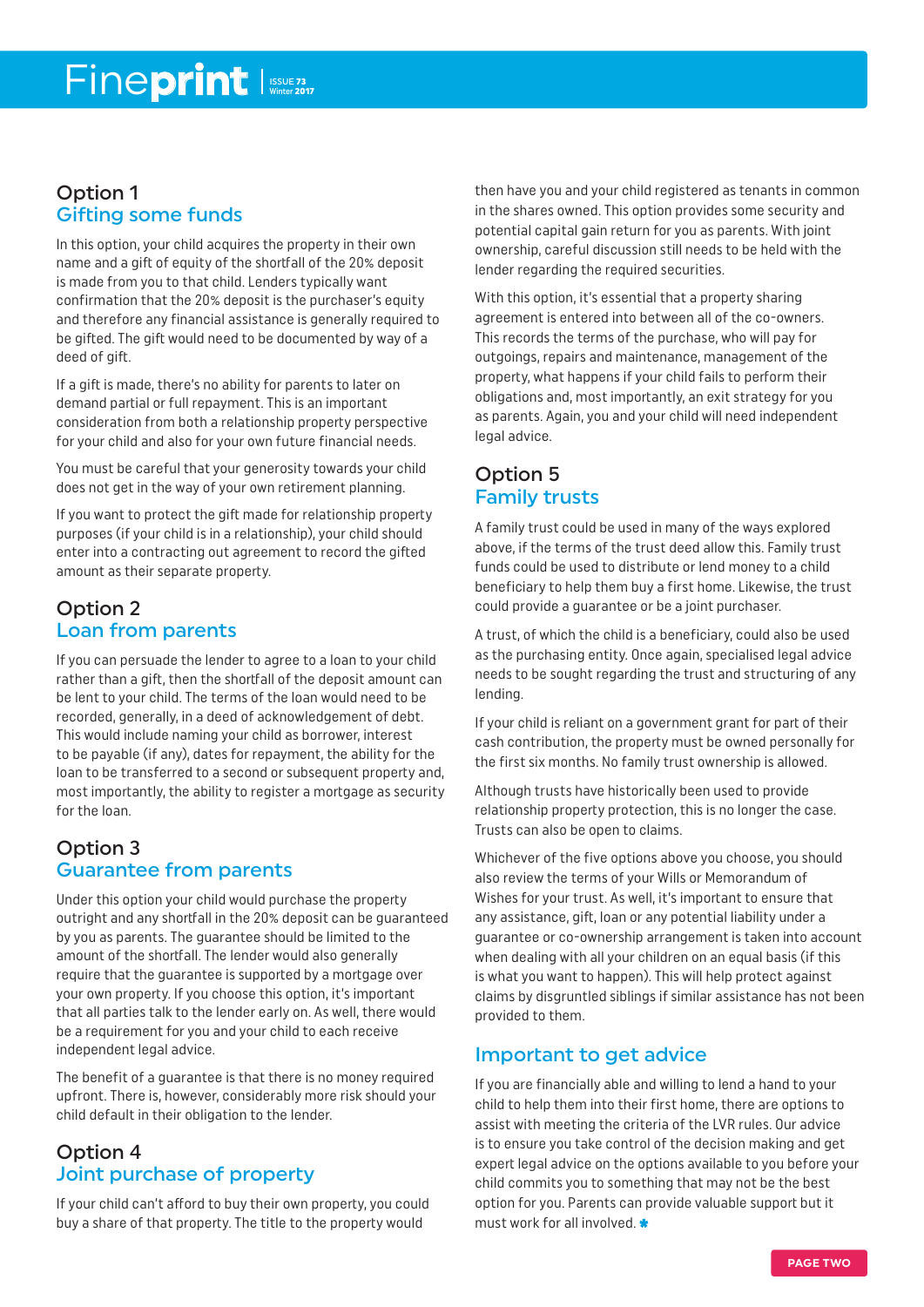

## Up in the Air: Using your drone

The use of drones is no longer limited to government agencies, technical gurus or the super wealthy. The market has been flooded with drones that are reasonably priced and are easy to use. These high-tech pieces of equipment are, however, bound by Civil Aviation Rules. In this article, we explore what rules there are around their use.

Drone technology allows a pilot to film and photograph from the sky allowing an aerial view that was once only available through the use of planes, helicopters or satellites. More and more businesses are using drone technology to assist them. Drones have been used in the agricultural sector to aid crop and stock inspection and, in August last year, Domino's Pizza successfully delivered a pizza by drone.

#### CAA Rules

Following the increase in availability for personal use, the Civil Aviation Authority (CAA) has issued rules regarding the piloting of drones in an attempt to ensure procedures are followed to minimise any risk to the public.

Civil Aviation Rules (Part 101) have provisions that must be adhered to when piloting a drone that is under 25 kgs. Any drone weighing more than 25 kgs requires a certification from the CAA. Most commercial drones, however, weigh less than 25 kg.

#### Where can you fly a drone?

A pilot may only fly a drone during the day, no higher than 120 metres (400 feet) and must always ensure the drone is within their line of sight without the aid of any visual tools such as a virtual reality headset. The drone pilot must gain the consent of any person over whom the drone flies. Likewise, the pilot must gain the consent of the owner of any private land over which the drone flies.

The New Zealand Transport Agency doesn't allow drones to fly over any of the 11,000 km of state highways due to their potential to distract drivers and cause accidents.

Public property such as parks are often the best place to fly drones. However, each of the country's local authorities has the It should be noted that the rules for drones also apply to pilots of remotely controlled model planes.

#### Privacy issues

Drones fitted with recording devices do cause concern on issues surrounding privacy. Any complaints surrounding the intrusion of drones over private property without consent, or a breach of the Civil Aviation Rules, should be addressed to the Privacy Commissioner or the CAA.

Shooting down any drone that's hovering over your property would constitute any number of offences under the Summary Offences Act 1981, the Crimes Act 1961 and the Arms Act 1983.

#### **Penalties**

There have been multiple instances of the CAA issuing fines ranging between \$500 and \$1,000 for not complying with Part 101 of the Rules. The CAA has even successfully prosecuted a man in the District Court.<sup>1</sup> He was found guilty of causing unnecessary endangerment and flying in a controlled airspace without permission when the pilot filmed a rural fire from his drone within close proximity to a helicopter.

Pilots are also at risk of prosecution under the Privacy Act 1993 and the Crimes Act 1961 for using their drones to record information in a way that is illegal. Pilots may also face a private prosecution by the victim for an invasion of their privacy.

Drones can be an excellent way to help your business, as well as being a great deal of fun. Before becoming airborne, however, make sure you know the rules and you are mindful of privacy issues.

You can find more information on operating drones at www.airshare.co.nz or www.caa.govt.nz/rpas

discretion to set its own policies and bylaws in relation to the use of drones over council-owned land. Some councils adopt a blanket consent approach to the use of drones over their property. This, however, may be subject to more specific rules issued by the particular council. Pilots should be fully aware of any rules or regulations that they would be subject to flying in a particular area.

<sup>1</sup> CAA v Reeve [2016] NZDC 16698.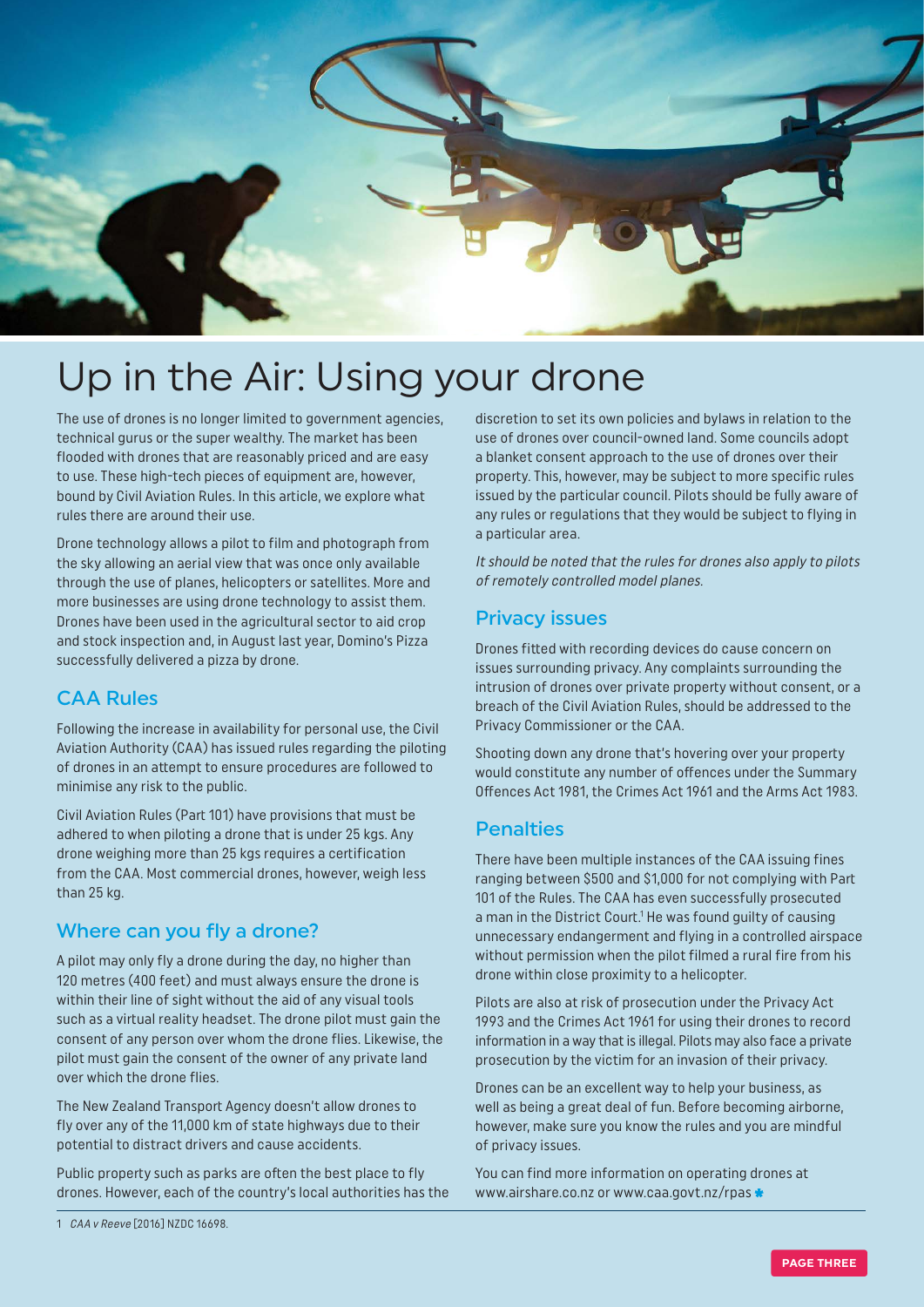

# Time to Update Your Ts and Cs

#### New legislation in force from 1 September 2017

In February the Contract and Commercial Law Act 2017 (CCLA) was enacted which will repeal a number of commercial statutes and consolidate them in the CCLA. It comes into force on 1 September 2017.

If you operate a business that uses standard form contracts, terms of trade or other such documents which refer to the old laws, you should update those to take account of the new legislation.

The CCLA is part of the government's move to modernise legislation, including omitting redundant provisions and making changes in the language and format of legislation to make it more readable and accessible. Your contracts may refer to old legislation, and should be updated as a result of these changes.

### What's changed?

Rather than having many statutes all with a small amount of relevant information, these will instead all be collected together in one place. It's a bit like a supermarket putting all the bread in one aisle instead of having it in various places around the shop. The following statutes will be repealed from 1 September 2017:

- **»** Carriage of Goods Act 1979
- **»** Contracts (Privity) Act 1982
- **»** Contractual Mistakes Act 1977
- **»** Contractual Remedies Act 1979
- **»** Electronic Transactions Act 2002
- **»** Frustrated Contracts Act 1944
- **»** Illegal Contracts Act 1970
- **»** Mercantile Law Act 1908 (except for part five of that Act, which has been retained)
- **»** Minors' Contracts Act 1969
- **»** Sale of Goods Act 1908, and
- **»** Sale Of Goods (United Nations Convention) Act 1994

These statutes are now 'consolidated' in the new CCLA. This consolidation process has not resulted in any changes to the law, however it does make some changes in wording to clarify the existing law and modernise the language. In addition, as is increasingly common in modern statutes, the Act includes examples to aid readability.

#### A few examples

Some obscure laws stand out. For example, the new legislation confirms that bacteria within fish fillets is an 'inherent vice.'

Comparable to the facts of a well-known New Zealand case which went to the Privy Council 20+ years ago,<sup>2</sup> confirms that legal title in unallocated gold coins does not pass to the purchaser until the particular gold coins have been allocated to a particular purchaser.

Other examples illustrate aspects of the law which are important but which can be easily forgotten. Do you know, for example, what your options are if you enter into a contract to buy a certain number of goods but the seller delivers too many or too few?

Let's say you ordered 1,000 widgets, but the seller delivered 800 or 1,200 by mistake. Many people would assume that you would be obliged to accept the delivery at least to the extent of your order. However, under section 164 of the CCLA, in some cases you can reject the entire order. You have other options too, but we digress …

### Timing

The new Act comes into force from 1 September 2017. There are a number of transitional provisions, however, which set out what parts of the Act apply to contracts entered into on or after various dates. In general, the Act will apply to all contracts entered into after 1 September 2017 but it will also apply to some entered into earlier.

### How do the changes affect me?

Many businesses use standard form documents such as terms of trade, contracts for either buying or selling goods or services (including employment agreements), guarantees and so on. It's likely that if drafted comprehensively, most, if not all, such documents will refer to at least one of the Acts which will soon be repealed.

If your contracts aren't updated, any clauses referring to repealed legislation are likely to still be valid and interpreted as if the contract was referring to the CCLA.<sup>3</sup> However, each case will depend on the particular wording used and the section referred to, so it is better to avoid any doubt and make the changes now.

Now is the time to check all your contracts, terms of trade, and other similar documents and have them updated if required. Please see us if you need assistance, we have experts who can help.

2 Re Goldcorp Exchange Ltd (In Receivership): Kensington v Liggett [1994] 3 NZLR 385 (PC).

3 CCLA, section 19(1).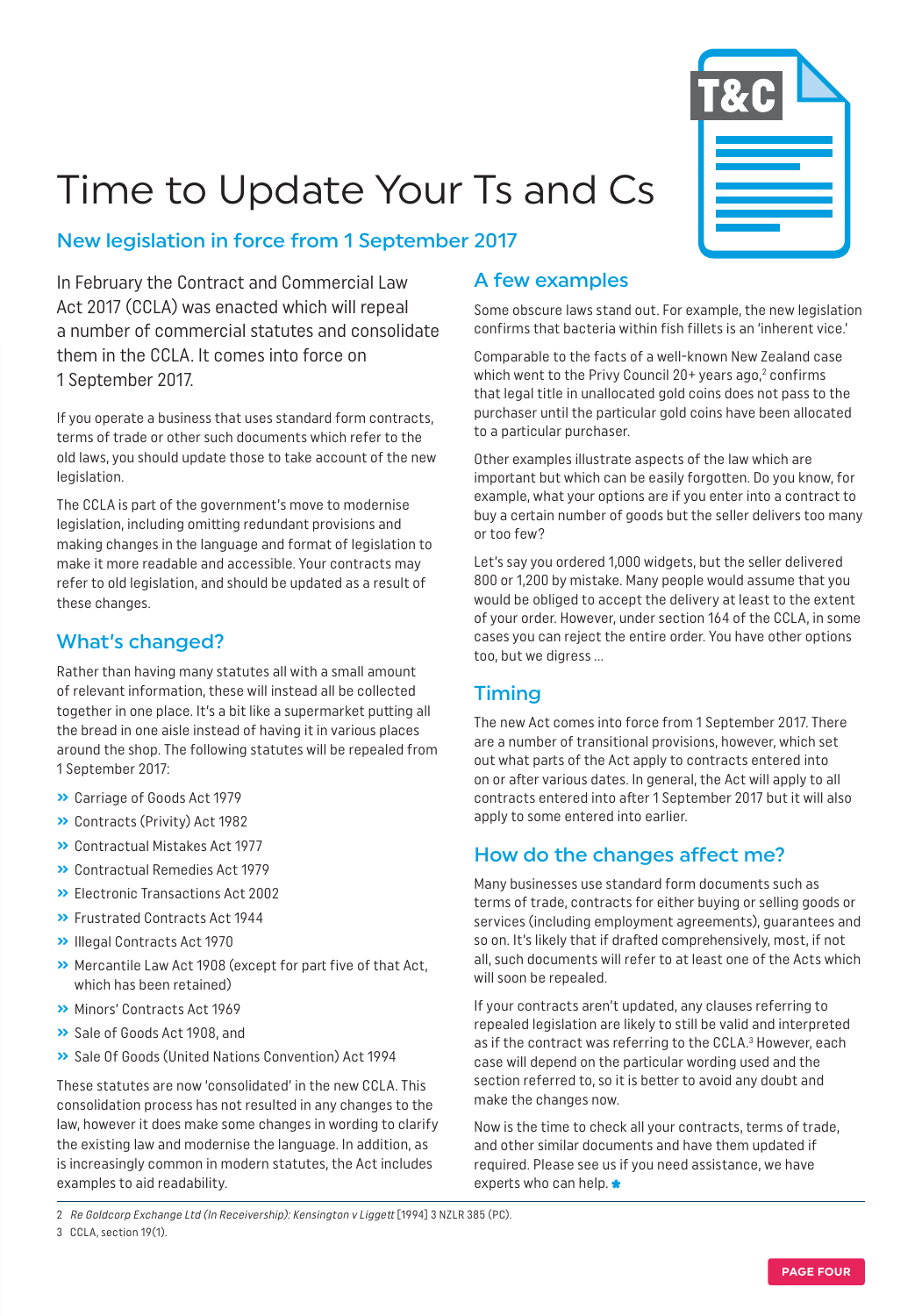## Fineprint Issue 73

## Get Your Enduring Powers of Attorney Sorted Out

Having an Enduring Power of Attorney (EPA) is as vital as making sure you have a Will. Whether you're 18 or 80 years old, you never know when you may need to have a responsible person to make decisions on your behalf.

#### What is an EPA?

An EPA is a set of two legal documents, one for personal care and welfare, and the other for property. They appoint an attorney to act on your behalf to carry out your wishes at times when you may lack the mental capacity to do so yourself or, in the case of property matters, at your discretion. Lack of mental capacity can be caused by, for example, a brain injury, an accident, or a medical condition such as a stroke or Alzheimer's.

It's important that you appoint someone you trust, and who understands you, to be your attorney. It can be difficult to talk about, but you should consult with your family about your EPAs so that everyone knows what to do if you become unwell and can't manage your affairs by yourself.

#### Your wishes

Having an EPA allows you to appoint an attorney. You can give them some guidance as to how they should act on your behalf. For example, you can:

- **»** Set conditions or restrictions if you have particular things you want done or specific things you don't want to happen, such as your express wishes around life support
- **»** Ask your attorney to consult and keep other members of your family informed about things like your health situation or what the family thinks about selling your house. (Even if you don't specifically direct your attorney to consult your wider family, your attorney may still choose to do so.)
- **»** Ask them to continue to arrange Christmas and birthday gifts for your children and grandchildren, and
- **»** Appoint a backup person in case your first attorney cannot continue for some reason.

#### Why do I need an EPA?

Having an EPA ensures you get to choose who you want to act on your behalf if you can't do this yourself.

You can discuss your wishes with your attorney and your family before an EPA is ever needed, and you will have the peace of mind that your wishes will be carried out.

#### What if I don't have an EPA?

Unfortunately many people don't have EPAs and this can lead to a very difficult situation for your loved ones. Your family will need to apply to the Family Court for a welfare guardian and property manager to be appointed for you. This person will be chosen by the family and the court. The real issue is that you will not have the opportunity to set out any of your own wishes; you will be reliant on what other people think may be best for you.

The Family Court application can be lengthy, expensive and upsetting for your family at a time that may already be stressful as they try to make the best decisions for you without knowing what you might want.

#### Do it now

EPAs are something all of us need to set up now while we are in full health so that should something unforeseen occur your attorney is ready for any decision making. Please take the time to talk with us to have an EPA prepared for you.

**NZ LAW Limited** is an association of independent legal practices with member firms located throughout New Zealand. There are 56 member firms practising in over 70 locations.

NZ LAW member firms have agreed to co-operate together to develop a national working relationship. Membership enables firms to access one another's skills, information and ideas whilst maintaining client confidentiality.

#### **Members of NZ LAW Limited**

Allen Needham & Co Ltd – Morrinsville Argyle Welsh Finnigan – Ashburton Attewell Clews & Cooper – Whakatane Barltrop Graham – Feilding Berry & Co – Oamaru, Queenstown & Invercargill Boyle Mathieson – Henderson Breaden McCardle – Paraparaumu Corcoran French – Christchurch & Kaiapoi Cruickshank Pryde – Invercargill, Queenstown & Gore Cullinane Steele – Levin Daniel Overton & Goulding – Onehunga & Pukekohe DG Law Limited – Panmure Dorrington Poole – Dannevirke Downie Stewart – Dunedin & Balclutha Dowthwaite Law – Rotorua Duncan King Law – Epsom, Aucklan d Edmonds Judd – Te Awamutu & Otorohanga Edmonds Marshall – Matamata AJ Gallagher – Napier Gawith Burridge – Masterton & Martinborough Gifford Devine – Hastings, Havelock North & Waipawa Gillespie Young Watson – Lower Hutt, Upper Hutt & Wellington Greg Kelly Law Ltd – Wellington Hannan & Seddon – Greymouth Horsley Christie – Wanganui Innes Dean-Tararua Law – Palmerston North & Pahiatua Jackson Reeves – Tauranga James & Wells Intellectual Property – Hamilton, Auckland, Tauranga & Christchurch Johnston Lawrence Limited – Wellington Kaimai Law – Bethlehem & The Lakes Knapps Lawyers – Nelson, Richmond & Motueka Koning Webster – Mt Maunganui Lamb Bain Laubscher – Te Kuiti Law North Limited – Kerikeri Le Pine & Co – Taupo, Turangi & Putaruru Lowndes Jordan – Auckland Mactodd – Queenstown, Wanaka & Cromwell Malley & Co – Christchurch & Hornby Mike Lucas Law Firm – Manurewa Norris Ward McKinnon – Hamilton David O'Neill, Barrister – Hamilton Parry Field Lawyers – Riccarton, Christchurch; Rolleston & Hokitika Purnell Jenkison Oliver – Thames, Whitianga & Coromandel Rennie Cox – Auckland & Whitianga Chris Rejthar & Associates – Tauranga RMY Legal – New Plymouth RSM Law Limited – Timaru & Waimate Sandford & Partners – Rotorua Sheddan Pritchard Law Ltd – Gore Simpson Western – Takapuna & Silverdale Sumpter Moore – Balclutha & Milton Thomson Wilson – Whangarei Wain & Naysmith Limited – Blenheim Welsh McCarthy – Hawera Wilkinson Rodgers – Dunedin Woodward Chrisp – Gisborne